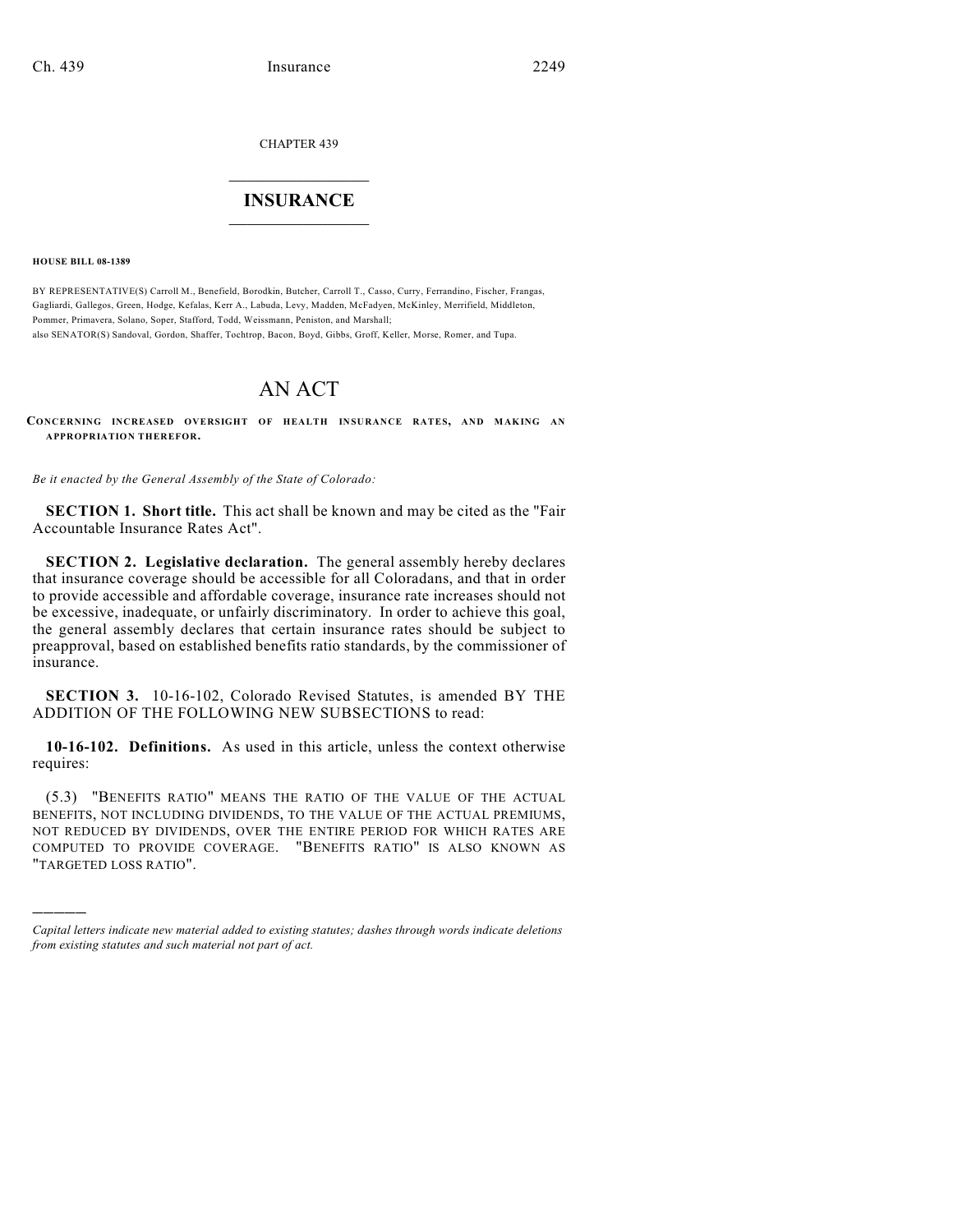(36.5) "RATE INCREASE" MEANS AN INCREASE IN THE CURRENT RATE.

(43.7) "TARGETED LOSS RATIO" MEANS THE RATIO OFEXPECTED POLICY BENEFITS OVER THE ENTIRE FUTURE PERIOD FOR WHICH THE PROPOSED RATES ARE EXPECTED TO PROVIDE COVERAGE TO THE EXPECTED EARNED PREMIUM OVER THE SAME PERIOD. THE ANTICIPATED LOSS RATIO SHALL BE CALCULATED ON AN INCURRED BASIS AS THE RATIO OF EXPECTED INCURRED LOSSES TO EXPECTED EARNED **PREMIUM** 

**SECTION 4.** 10-16-105 (6) and (6.6), Colorado Revised Statutes, are amended to read:

**10-16-105. Small group sickness and accident insurance - guaranteed issue - mandated provisions for basic health benefit plans - rules - benefit design advisory committee - repeal.** (6) Each small group sickness and accident insurer or other entity shall maintain at its principal place of business FILE WITH THE COMMISSIONER a complete and detailed description of its rating practices and renewal underwriting practices in a form and manner prescribed by the commissioner, and each such insurer shall maintain information and documentation which THAT demonstrates that its rating methods and practices are based upon commonly accepted actuarial assumptions and are in accordance with sound actuarial principles. THIS SUBSECTION (6) SHALL NOT APPLY TO NONDEVELOPED RATES, INCLUDING, BUT NOT LIMITED TO, RATES FOR MEDICAID, MEDICARE, AND THE CHILDREN'S BASIC HEALTH PLAN, AS DEFINED BY THE COMMISSIONER.

 $(6.6)$  A small employer carrier shall make The information and documentation described in subsection (6) of this section available to the commissioner upon request, except in cases of violations of this article, the information shall be considered proprietary and trade secret information and shall not be subject to disclosure by the commissioner to persons outside of the division except as agreed to by the small employer carrier or as ordered by a court of competent jurisdiction SHALL BE CONFIDENTIAL AS DETERMINED BY THE COMMISSIONER. ANY INFORMATION NOT DETERMINED CONFIDENTIAL SHALL BE PUBLIC WHEN FILED.

**SECTION 5.** 10-16-107 (1), Colorado Revised Statutes, is amended to read:

**10-16-107. Rate regulation - rules - approval of policy forms - benefit certificates - evidences of coverage - benefits ratio - disclosures on treatment of intractable pain.** (1) Rates for any sickness, accident, or health insurance policy, contract, certificate, or other evidence of coverage issued or delivered to any policyholder, enrollee, subscriber, or member in Colorado, by an insurer subject to the provisions of part 2 of this article or an entity subject to the provisions of part 3 or 4 of this article shall not be excessive, inadequate, or unfairly discriminatory. To assure compliance with the requirements of this section that rates are not excessive in relation to benefits, the commissioner shall promulgate rules to require rate filings and, as part thereof, may require the submission of adequate documentation and supporting information including actuarial opinions or certifications and set loss EXPECTED BENEFITS ratios. for loss ratio guarantees EXPECTED RATE INCREASES SHALL BE SUBMITTED TO THE COMMISSIONER AT LEAST SIXTY DAYS PRIOR TO THE PROPOSED IMPLEMENTATION OF THE RATES. IF THE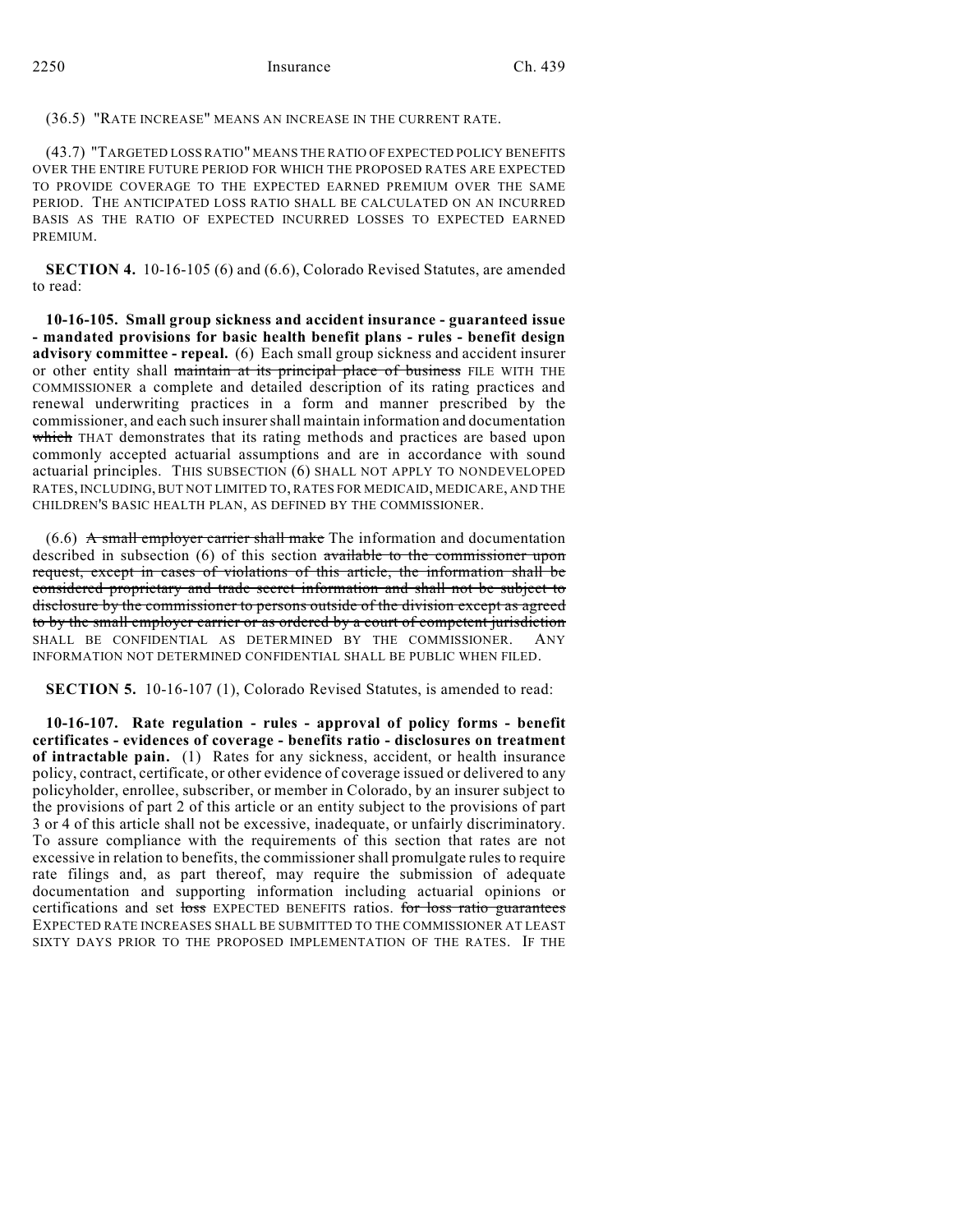Ch. 439 Insurance 2251 COMMISSIONER DOES NOT APPROVE OR DISAPPROVE THE RATE FILINGS WITHIN A SIXTY-DAY PERIOD, THE CARRIER MAY IMPLEMENT AND REASONABLY RELY UPON THE RATES ON THE CONDITION THAT THE COMMISSIONER MAY REQUIRE CORRECTION OF ANY DEFICIENCIES IN THE RATE FILING UPON LATER REVIEW IF THE RATE CHARGED IS EXCESSIVE, INADEQUATE, OR UNFAIRLY DISCRIMINATORY. A PROSPECTIVE RATE

ADJUSTMENT SHALL BE THE SOLE REMEDY FOR RATE DEFICIENCIES PURSUANT TO THIS SUBSECTION (1). IF THE COMMISSIONER FINDS DEFICIENCIES IN THE RATE FILING AFTER A SIXTY-DAY PERIOD, THE COMMISSIONER SHALL PROVIDE NOTICE TO THE CARRIER AND THE CARRIER SHALL CORRECT THE RATE ON A PROSPECTIVE BASIS. EXPECTED RATE FILING INCREASES FILED WITH THE COMMISSIONER ON OR AFTER THE EFFECTIVE DATE OF THIS SUBSECTION (1), AS AMENDED, MAY BE REVIEWED BY THE COMMISSIONER AND SHALL BE DISAPPROVED AND RESUBMITTED FOR APPROVAL IF ANY OF THE PROVISIONS OF SUBSECTION (1.6) OF THIS SECTION APPLY. RATE FILINGS THAT DO NOT INVOLVE A REQUESTED RATE INCREASE, OR A REQUESTED RATE INCREASE OF LESS THAN FIVE PERCENT FOR DENTAL INSURANCE, SHALL NOT REQUIRE PREAPPROVAL AND MAY BE IMPLEMENTED UPON FILING WITH THE COMMISSIONER. THE FILING REQUIREMENTS OF THIS SUBSECTION (1) SHALL NOT APPLY TO NONDEVELOPED RATES, INCLUDING, BUT NOT LIMITED TO, RATES FOR MEDICAID, MEDICARE, AND THE CHILDREN'S BASIC HEALTH PLAN, AS DEFINED BY THE COMMISSIONER. FAILURE TO SUPPLY THE INFORMATION REQUIRED BY THIS SECTION WILL RENDER THE FILING INCOMPLETE. THE COMMISSIONER SHALL MAKE A DETERMINATION OF COMPLETENESS NO LATER THAN THIRTY DAYS FOLLOWING SUBMISSION OF THE FILING FOR REVIEW. ALL FILINGS NOT RETURNED ON OR BEFORE THE THIRTIETH DAY AFTER RECEIPT WILL BE CONSIDERED COMPLETE. FILINGS MAY BE REVIEWED FOR SUBSTANTIVE CONTENT, AND IF REVIEWED, ANY DEFICIENCY SHALL BE IDENTIFIED AND COMMUNICATED TO THE FILING CARRIER ON OR BEFORE THE FORTY-FIFTH DAY AFTER RECEIPT. CORRECTION OF ANY DEFICIENCY, INCLUDING DEFICIENCIES IDENTIFIED AFTER THE FORTY-FIFTH DAY, SHALL BE ON A PROSPECTIVE BASIS, AND NO PENALTY SHALL BE APPLIED FOR A VIOLATION IDENTIFIED THAT WAS NOT WILLFUL. Rate filings for insurance regulated under parts 1 to 4 of this article shall be filed electronically in a format made available by the division, unless exempted by rule for an emergency situation as determined by the commissioner. A rate filing summary for insurance regulated under parts 1 to 4 of this article shall be posted on the division's internet site in order to provide notice to the public. Nothing in this section shall be construed to limit the right of the public to inspect a rate filing and any supporting information pursuant to part 2 of article 72 of title 24, C.R.S., nor to impair the commissioner's ability to review rates and determine that the rates are not excessive, inadequate, or unfairly discriminatory.

**SECTION 6.** 10-16-107 (1.5), (1.7), and (3) (e), Colorado Revised Statutes, are amended, and the said 10-16-107 is further amended BY THE ADDITION OF A NEW SUBSECTION, to read:

**10-16-107. Rate regulation - rules - approval of policy forms - benefit certificates - evidences of coverage - benefits ratio - disclosures on treatment of intractable pain.** (1.5) Rates for an individual sickness, accident, or health insurance policy, contract, certificate, or other evidence of coverage issued or delivered to any policyholder, enrollee, subscriber, or member in Colorado by an insurer subject to the provisions of part 2 of this article or an entity subject to the provisions of part 3 or 4 of this article shall not be excessive, inadequate, or unfairly discriminatory to assure compliance with the requirements of this section that rates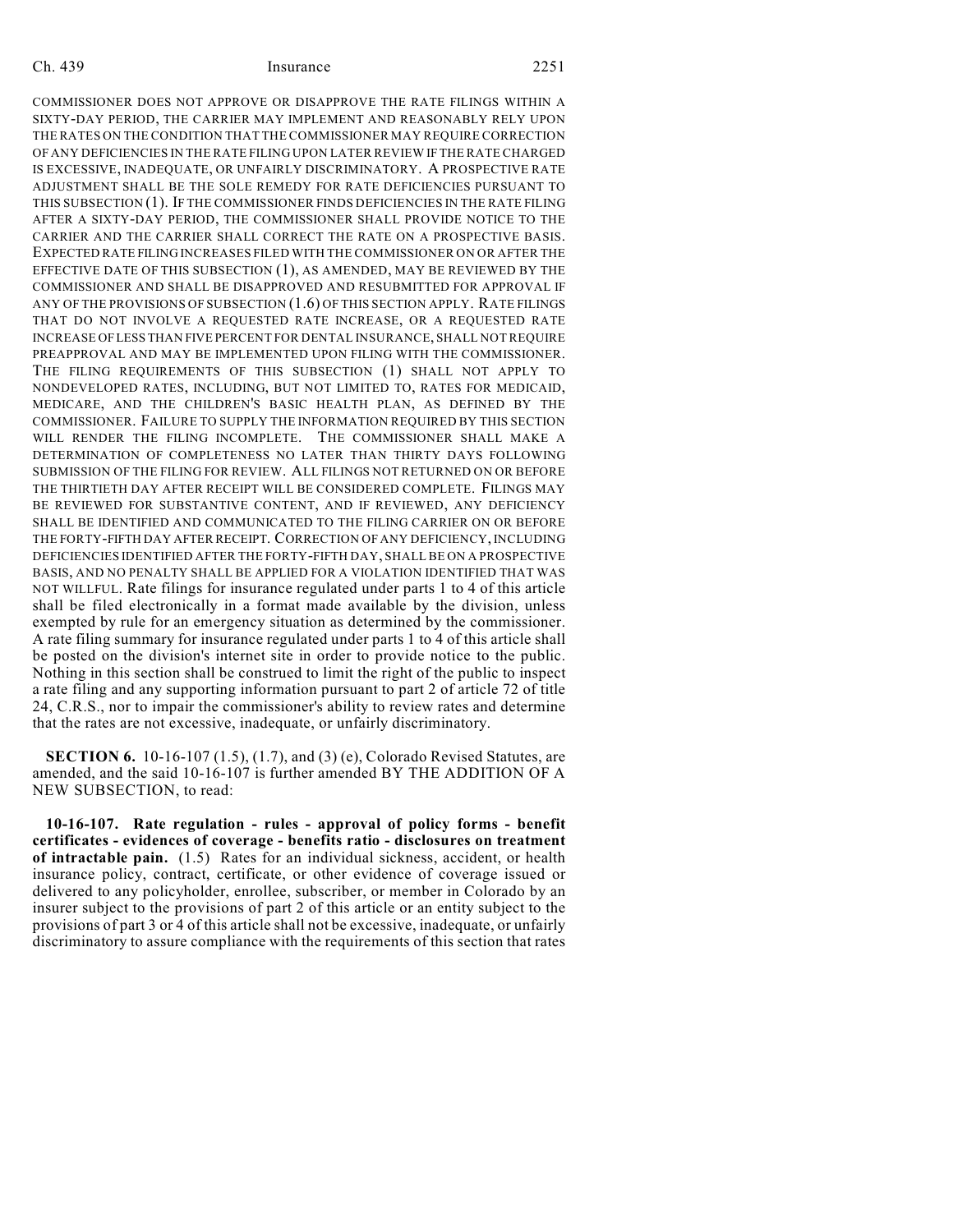2252 Insurance Ch. 439

are not excessive in relation to benefits. Rates on a particular individual policy form, contract, or other evidence of coverage issued or delivered to any policyholder, subscriber, or member in Colorado subject to the provisions of parts 1 to 4 of this article will not be considered excessive in relation to benefits upon filing with the commissioner if the health care coverage entity has filed with the commissioner a loss ratio guarantee which meets the requirements of this subsection (1.5) and loss ratio standards conforming with generally accepted actuarial principles and standards and regulations adopted by the commissioner of insurance. In promulgating such regulations the commissioner shall consider the standards on health rate filings adopted by the national association of insurance commissioners. Rates will not be considered excessive so long as such entity complies with the terms of the loss ratio guarantee as provided for in this subsection (1.5). This loss ratio guarantee shall be in writing, be signed by an officer of the entity, and contain at least the following:

(a) A recitation of the anticipated (target) loss ratio standards contained in the original actuarial memorandum filed with the policy form when it was originally approved or filed;

(b) A certification by a qualified actuary that the loss ratio standards referred to in paragraph (a) of this subsection  $(1.5)$  conform with generally accepted actuarial principles and standards and that the rates are not excessive, inadequate, nor unfairly discriminatory;

(c) A guarantee that the actual loss ratios for this state for the experience period in which the new rates take effect, and for each experience period thereafter until new rates are implemented, will meet or exceed the loss ratio standards referred to in paragraph (a) of this subsection (1.5). If the annual earned premium volume in this state under the particular policy form is less than one million dollars and therefore not actuarially credible, the loss ratio guarantee will be based on the actual nationwide loss ratio for the policy form or similar policy forms. If the aggregate earned premium for all states is less than one million dollars, the experience period will be extended until the end of the calendar year in which one million dollars of earned premium is attained, but in no event shall this period extend beyond three years.

(d) A guarantee that the actual loss ratio results for this state (or national results, if applicable) for the experience period at issue will be independently audited in compliance with generally accepted auditing standards at the health care coverage entity's expense. This audit shall be done in the second quarter of the year following the end of the experience period and the audited results shall be reported to the commissioner with the required annual audited report.

(e) (I) A guarantee that if the actual loss ratio during the experience period at issue is less than the anticipated loss ratio for that period, then policyholders in this state will receive a proportional refund based on premium earned. The total amount of the refund will be calculated by multiplying the anticipated loss ratio by the applicable earned premium during the experience period and subtracting from that result the actual incurred claims during the experience period. If nationwide loss ratios are used, then the total amount refunded in this state will equal the total refund, as calculated in this subparagraph (I), multiplied by the total earned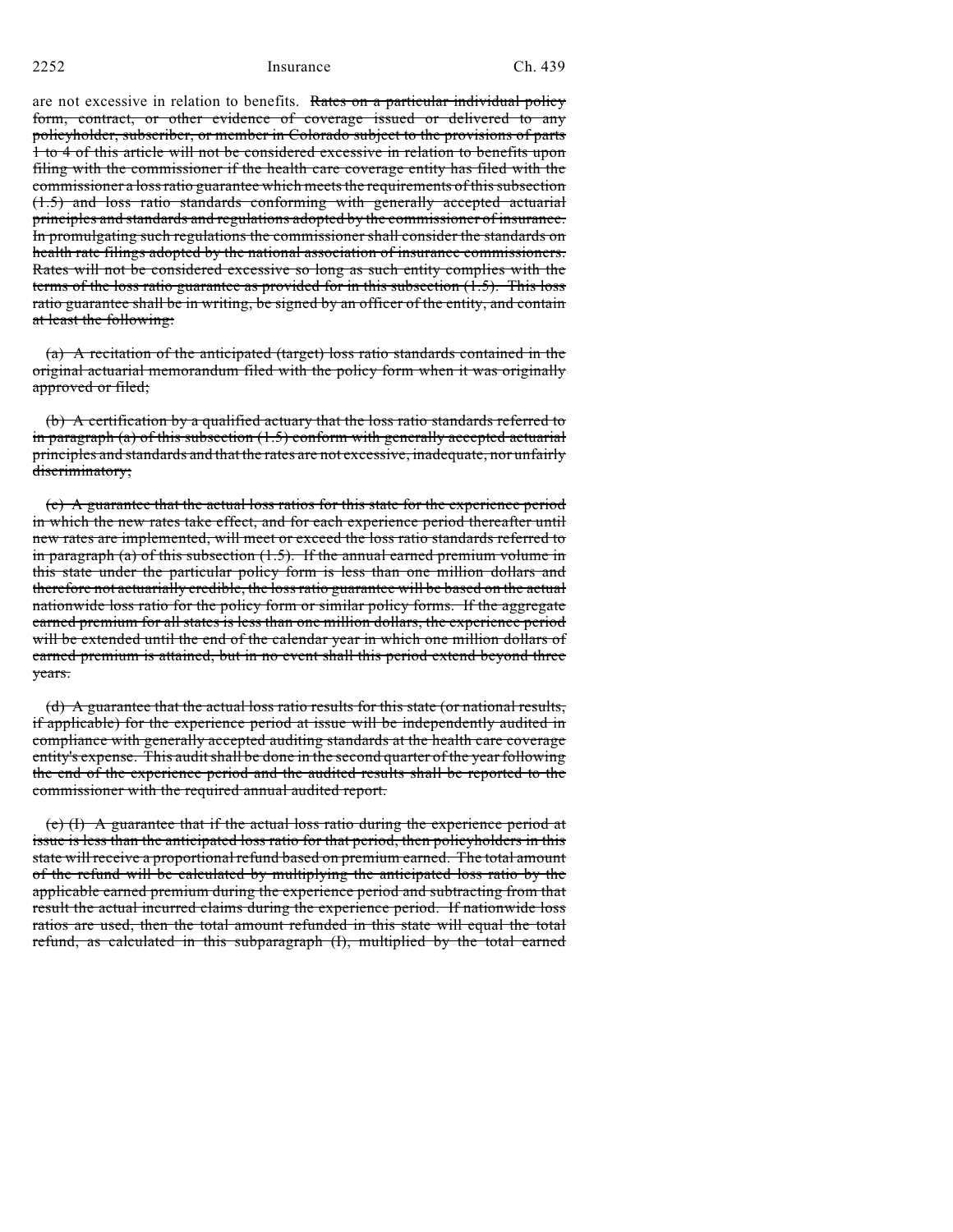## Ch. 439 Insurance 2253

premium during the experience period from all policyholders in this state who are eligible for refunds and divided by the total earned premium during that period in all states on the policy form or similar policy forms.

(II) The refund shall be made to all policyholders in this state who are insured under the applicable policy form or similar policy forms as of the last day of the experience period and whose refund would equal one dollar or more. The refund shall include interest, at the same rate as contained in section 10-7-112, from the end of the experience period until the date of payment. Payment shall be made no later than the last day of the third quarter of the year following the experience period for which a refund is determined to be due.

(f) A guarantee that refunds of less than one dollar will be aggregated by the health care coverage entity and paid to the state treasurer, who shall hold, maintain, invest, and disburse said funds according to the provisions of article 13 of title 38, C.R.S.;

(g) As used in this subsection  $(1.5)$ , unless the context otherwise requires:

(I) "Experience period" means, for any given rate filing for which a loss ratio guarantee is made, the period beginning on the first day of the calendar year during which the rates first take effect and ending on the last day of the calendar year during which the health care coverage entity cumulatively earns one million dollars in premiums on the forms in question in this state, or, if the annual premium earned on the forms in this state is less than one million dollars, nationally, but in no event shall this period extend beyond three years. Successive experience periods shall be similarly determined beginning on the first day following the end of the preceding experience period.

(II) "Loss ratio" means the ratio of benefits incurred to premiums earned.

(h) After the entity has filed a loss ratio guarantee pursuant to this subsection (1.5), it shall add this provision to the policy form by notifying the policyholder on a form acceptable to the commissioner of such guarantee. RATES ARE EXCESSIVE IF THEY ARE LIKELY TO PRODUCE A LONG RUN PROFIT THAT IS UNREASONABLY HIGH FOR THE INSURANCE PROVIDED OR IF EXPENSES ARE UNREASONABLY HIGH IN RELATION TO SERVICES RENDERED. IN DETERMINING IF RATES ARE EXCESSIVE, THE COMMISSIONER MAY CONSIDER THE EXPECTED FILED RATES IN RELATION TO THE ACTUAL RATES CHARGED. CONCERNING INADEQUACY, RATES ARE NOT INADEQUATE UNLESS CLEARLY INSUFFICIENT TO SUSTAIN PROJECTED LOSSES AND EXPENSES, OR THE USE OF SUCH RATES, IF CONTINUED, WILL TEND TO CREATE A MONOPOLY IN THE MARKET. CONCERNING UNFAIR DISCRIMINATION, UNFAIR DISCRIMINATION EXISTS IF, AFTER ALLOWING FOR PRACTICAL LIMITATIONS, PRICE DIFFERENTIALS FAIL TO REFLECT EQUITABLY THE DIFFERENCES IN EXPECTED LOSSES AND EXPENSES.

(1.6) (a) THE COMMISSIONER SHALL DISAPPROVE THE REQUESTED RATE INCREASE IF ANY OF THE FOLLOWING APPLY:

(I) THE BENEFITS PROVIDED ARE NOT REASONABLE IN RELATION TO THE PREMIUMS CHARGED;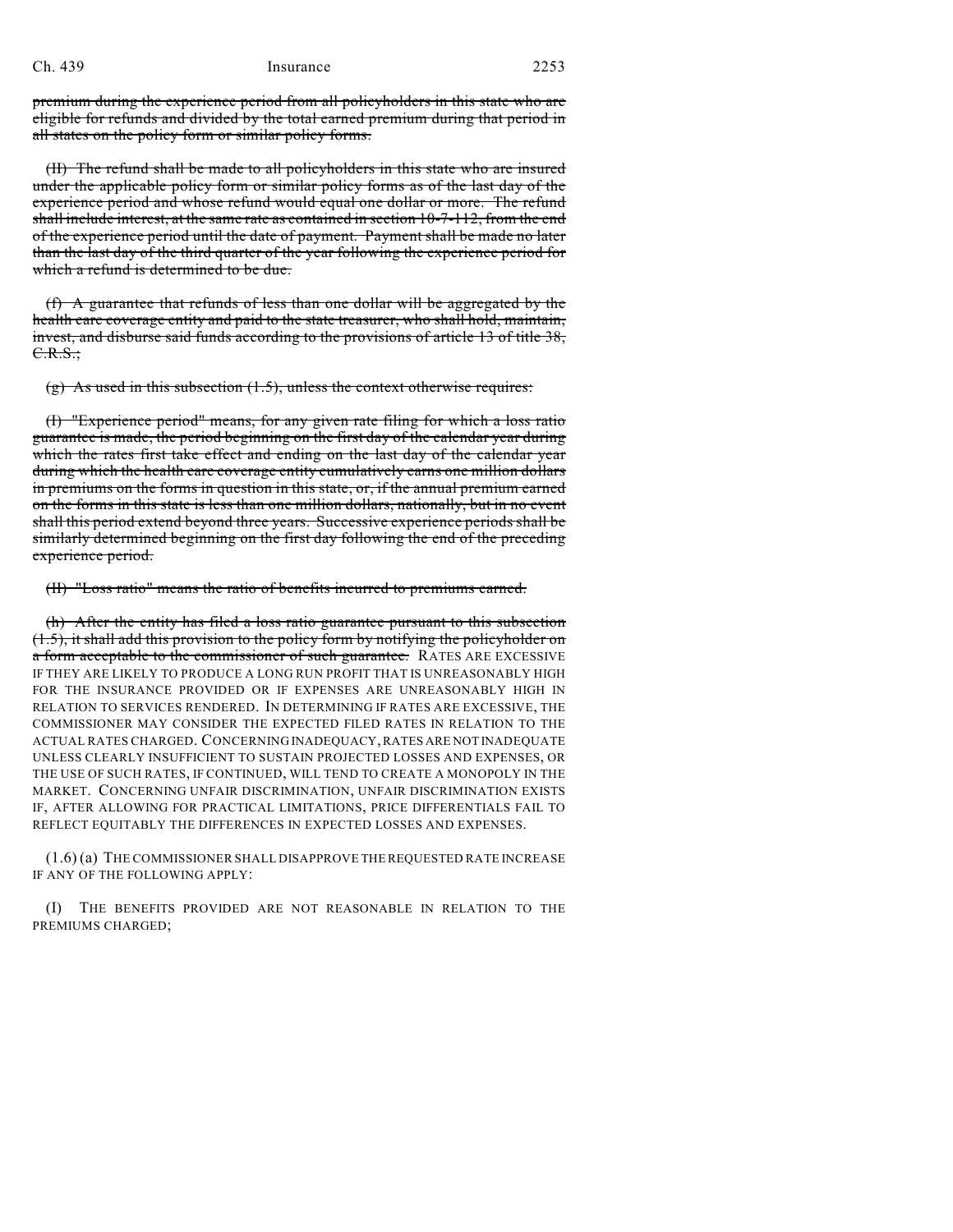(II) THE REQUESTED RATE INCREASE CONTAINS A PROVISION OR PROVISIONS THAT ARE EXCESSIVE, INADEQUATE, UNFAIRLY DISCRIMINATORY, OR OTHERWISE DO NOT COMPLY WITH THE PROVISIONS OF THIS TITLE;

(III) THE REQUESTED RATE INCREASE IS EXCESSIVE OR INADEQUATE. IN DETERMINING IF THE RATE IS EXCESSIVE OR INADEQUATE, THE COMMISSIONER MAY CONSIDER PROFITS, DIVIDENDS, ANNUAL RATE REPORTS, ANNUAL FINANCIAL STATEMENTS, SUBROGATION FUNDS CREDITED, INVESTMENT INCOME OR LOSSES, UNEARNED PREMIUM RESERVE AND RESERVE FOR LOSSES, SURPLUSES, EXECUTIVE SALARIES, EXPECTED BENEFITS RATIOS, ANY FACTORS IN SECTION 10-16-111, AND ANY OTHER APPROPRIATE ACTUARIAL FACTORS AS DETERMINED BY CURRENT ACTUARIAL STANDARDS OF PRACTICE.

(IV) THE ACTUARIAL REASONS AND DATA BASED UPON COLORADO CLAIMS EXPERIENCE AND DATA, WHEN AVAILABLE, DO NOT JUSTIFY THE NECESSITY FOR THE REQUESTED RATE INCREASE; OR

(V) THE RATE FILING IS INCOMPLETE.

(b) IN DETERMINING WHETHER TO APPROVE OR DISAPPROVE A RATE FILING, THE COMMISSIONER MAY CONSIDER, BUT SHALL NOT BE LIMITED TO CONSIDERATION OF, THE EXPECTED BENEFITS RATIO FOR A HEALTH BENEFIT PLAN OR ANY OTHER COST CATEGORY DETERMINED APPROPRIATE BY THE COMMISSIONER. THE ACHIEVEMENT OF A BENEFITS RATIO OF EIGHTY-FIVE PERCENT OR HIGHER FOR LARGE GROUP INSURANCE, EIGHTY PERCENT FOR SMALL GROUP INSURANCE, AND SIXTY-FIVE PERCENT FOR INDIVIDUAL INSURANCE BY A CARRIER MAY EXPEDITE THE REVIEW OF THE APPROVAL PROCESS FOR A CARRIER WHO MEETS THE BENEFITS RATIO PURSUANT TO THIS PARAGRAPH (b).

 $(1.7)$  (a) Nothing in subsection  $(1.5)$  of this section shall be construed to prevent an insurer from submitting rate filings for the commissioner's information in lieu of filing a loss ratio guarantee.

(b) Nothing in subsection (1.5) of this section shall apply to specified accident, specified disease, hospital indemnity, medicare supplement, long-term care, or other limited benefit health insurance policies.

 $(3)$  (e)  $(H)$  No schedule of charges or rates for enrollee coverage for health care services, or amendments thereto, may be used by a health maintenance organization until a copy of such schedule or amendments has been filed with the commissioner prior to the effective date as determined by rules promulgated by the commissioner.

(II) Such rates may be established in accordance with actuarial principles for various categories of enrollees, if rates applicable to an enrollee shall not be individually determined based on the status of such enrollee's health. The rates shall not be excessive, inadequate, or unfairly discriminatory. An annual certification, by a qualified actuary, to the appropriateness of the rates, based on reasonable assumptions, shall accompany the filing along with adequate supporting information. Such supporting information and any other additional background information regarding the rates requested by the commissioner or required by regulation shall not be treated as a public record subject to part 2 of article 72 of title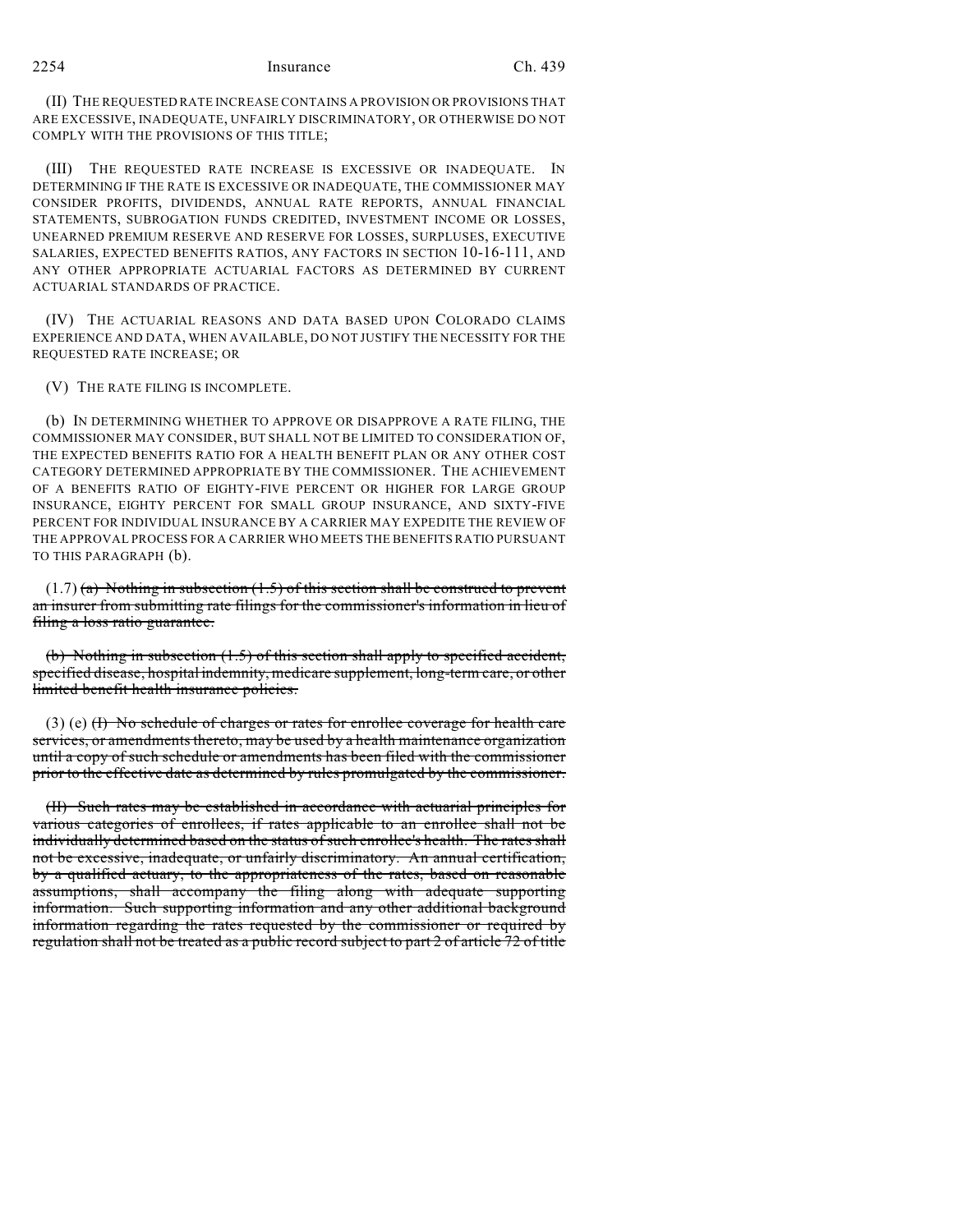24, C.R.S., or section 10-16-422.

**SECTION 7.** Part 1 of article 16 of title 10, Colorado Revised Statutes, is amended BY THE ADDITION OF A NEW SECTION to read:

**10-16-107.1. False or misleading information - penalties.** (1) A PERSON OR ORGANIZATION SHALL NOT KNOWINGLY WITHHOLD INFORMATION THAT WILL AFFECT THE RATES OR PREMIUMS CHARGEABLE UNDER THIS PART 1, OR KNOWINGLY GIVE FALSE OR MISLEADING INFORMATION TO THE COMMISSIONER OR ANY STATISTICAL AGENT, ADVISORY ORGANIZATION, OR CARRIER. A PERSON OR ORGANIZATION WHO VIOLATES THIS SECTION SHALL BE SUBJECT TO THE PENALTIES IN SUBSECTION (2) OF THIS SECTION.

(2) UPON A FINDING THAT ANY PERSON OR ORGANIZATION HAS KNOWINGLY VIOLATED SUBSECTION (1) OF THIS SECTION, THE COMMISSIONER MAY IMPOSE A PENALTY OF NOT MORE THAN TEN THOUSAND DOLLARS FOR EACH VIOLATION, BUT IF THE VIOLATION IS FOUND TO BE WILLFUL, A PENALTY OF NOT MORE THAN TWENTY-FIVE THOUSAND DOLLARS FOR EACH VIOLATION. THE PENALTIES MAY BE IN ADDITION TO ANY OTHER PENALTY PROVIDED BY LAW.

**SECTION 8.** 10-1-133, Colorado Revised Statutes, as enacted by House Bill 08-1043, enacted at the second regular session of the sixty-sixth general assembly, is amended BY THE ADDITION OF A NEW SUBSECTION to read:

**10-1-133. Consumer insurance council - creation - advisory body appointment of members - meetings - consumers' choice award - repeal.** (5.5) THE CONSUMER INSURANCE COUNCIL CREATED IN THIS SECTION MAY ISSUE AN ANNUAL CONSUMERS' CHOICE AWARD TO A HEALTH INSURANCE CARRIER THAT HAS ACHIEVED THE LOWEST RATES, HIGHEST BENEFITS RATIO, AND LOWEST COMPLAINT RATIO FOR EACH LINE OF INSURANCE. IN CHOOSING THE CARRIER TO RECEIVE THE AWARD, THE CONSUMER INSURANCE COUNCIL MAY ALSO CONSIDER CARRIER-PROVIDED CONSUMER EDUCATION, THE EXTENT OF COLLABORATION WITH THE COMMUNITY TO MEET THE NEEDS OF THE PEOPLE THE CARRIER SERVES, HEALTH CARE TRANSPARENCY, HEALTH CARE INNOVATION, THE EXTENT OF CONSUMER CHOICE REGARDING HEALTH CARE PLANS, AND OTHER RELEVANT CONSUMER-RELATED CHOICES AS DETERMINED BY THE COUNCIL.

**SECTION 9.** 10-16-111, Colorado Revised Statutes, is amended BY THE ADDITION OF A NEW SUBSECTION to read:

**10-16-111. Annual statement and reports.** (4) (a) ON OR BEFORE JUNE 1 OF EACH YEAR, A CARRIER DOING BUSINESS IN THIS STATE SHALL SUBMIT TO THE COMMISSIONER WHERE APPLICABLE, THE FOLLOWING COST INFORMATION FOR THE PREVIOUS CALENDAR YEAR:

(I) MEDICAL TREND ITEMIZED BY MEDICAL PROVIDER PRICE INCREASES, UTILIZATION CHANGES, MEDICAL COST SHIFTING, AND NEW MEDICAL PROCEDURES AND TECHNOLOGY;

(II) MEDICAL TREND ITEMIZED BY PHARMACEUTICAL PRICE INCREASES, UTILIZATION CHANGES, COST SHIFTING, AND THE INTRODUCTIONS OF NEW BRAND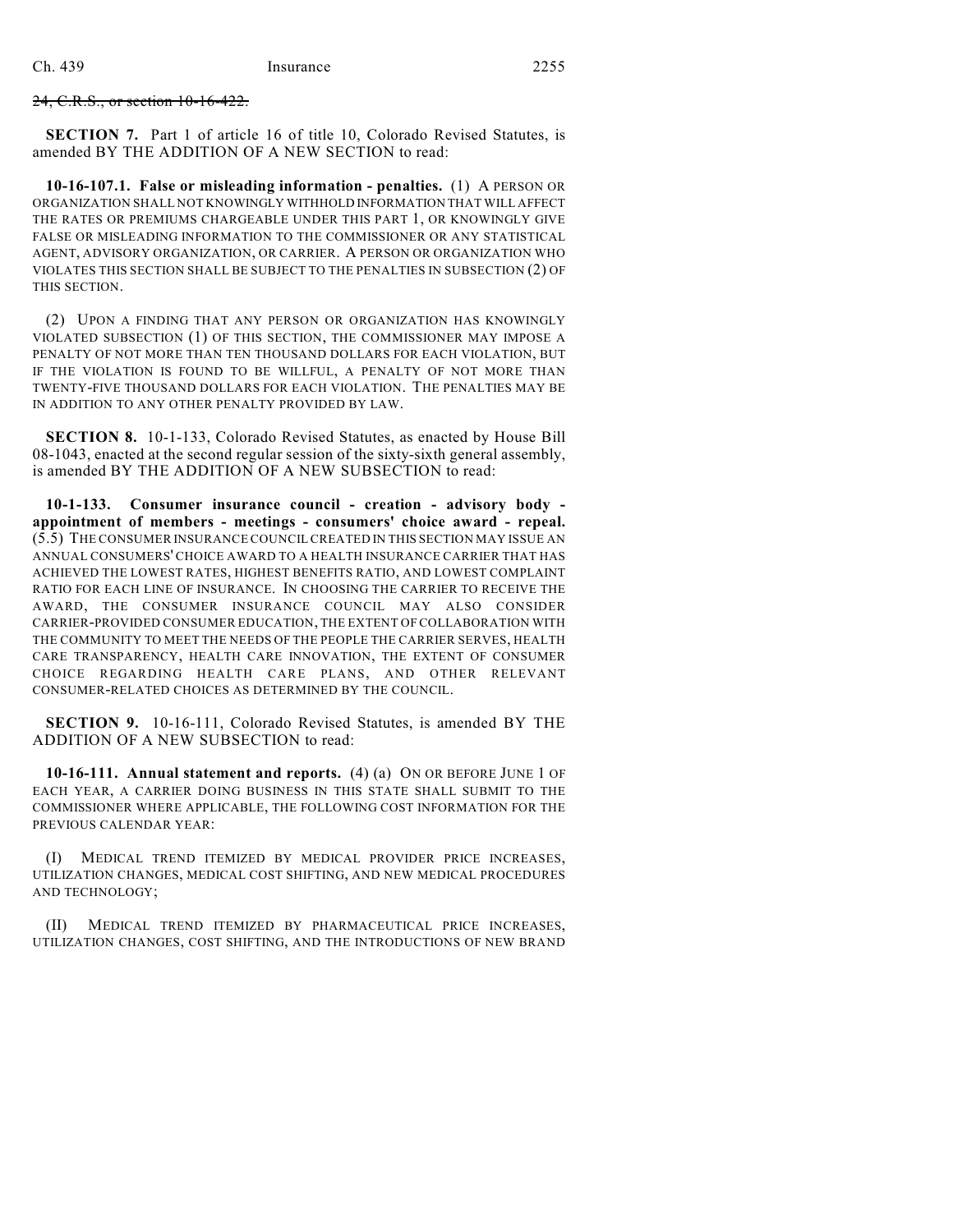AND GENERIC DRUGS;

(III) DIVIDENDS PAID;

(IV) EXECUTIVE SALARIES, STOCK OPTIONS, OR BONUSES;

(V) INSURANCE PRODUCER COMMISSIONS;

(VI) PAYMENTS TO LEGAL COUNSEL;

(VII) PROVISION FOR PROFIT AND CONTINGENCIES;

(VIII) ADMINISTRATIVE EXPENDITURES WITH BREAKDOWNS FOR ADVERTISING OR MARKETING EXPENDITURES, PAID LOBBYING EXPENDITURES, AND STAFF SALARIES;

(IX) EXPENDITURES FOR DISEASE OR CASE MANAGEMENT PROGRAMS OR PATIENT EDUCATION AND OTHER COST CONTAINMENT OR QUALITY IMPROVEMENT EXPENSES;

(X) CHARITABLE CONTRIBUTIONS;

(XI) LOSSES ON INVESTMENTS OR INVESTMENT INCOME;

(XII) RESERVES ON HAND;

(XIII) THE AMOUNT OF SURPLUS AND THE AMOUNT OF SURPLUS RELATIVE TO THE CARRIER'S RISK-BASED CAPITAL REQUIREMENT;

(XIV) TAXES ITEMIZED BY CATEGORY;

(XV) ADMINISTRATIVE RATIO;

(XVI) ACTUAL BENEFITS RATIO;

(XVII) THE NUMBER OF LIVES INSURED UNDER EACH BENEFIT PLAN THE CARRIER OFFERS TO SMALL EMPLOYERS; AND

(XVIII) THE COST OF PROVIDING OR ARRANGING HEALTH CARE SERVICES.

(b) A CARRIER LICENSED IN MULTIPLE JURISDICTIONS MAY SATISFY THE REQUIREMENTS OF PARAGRAPH (a) OF THIS SUBSECTION (4) BY FILING THE COLORADO ALLOCATED PORTION OF NATIONAL DATA IF THE ACTUAL DATA IS NOT OTHERWISE AVAILABLE.

(c) THE COMMISSIONER SHALL AGGREGATE THE DATA SUBMITTED PURSUANT TO PARAGRAPH (a) OF THIS SUBSECTION (4) FOR ALL CARRIERS AND PUBLISH THE INFORMATION ON THE DIVISION'S WEB SITE. THE COMMISSIONER SHALL SUBMIT A REPORT ANNUALLY TO THE GENERAL ASSEMBLY THAT ANALYZES THE COST OF HEALTH CARE AND THE FACTORS THAT DRIVE THE COST OF HEALTH CARE ON AN INDIVIDUAL AND GROUP BASIS IN THIS STATE.

(d) THE COMMISSIONER SHALL REPORT ANNUALLY TO THE GENERAL ASSEMBLY